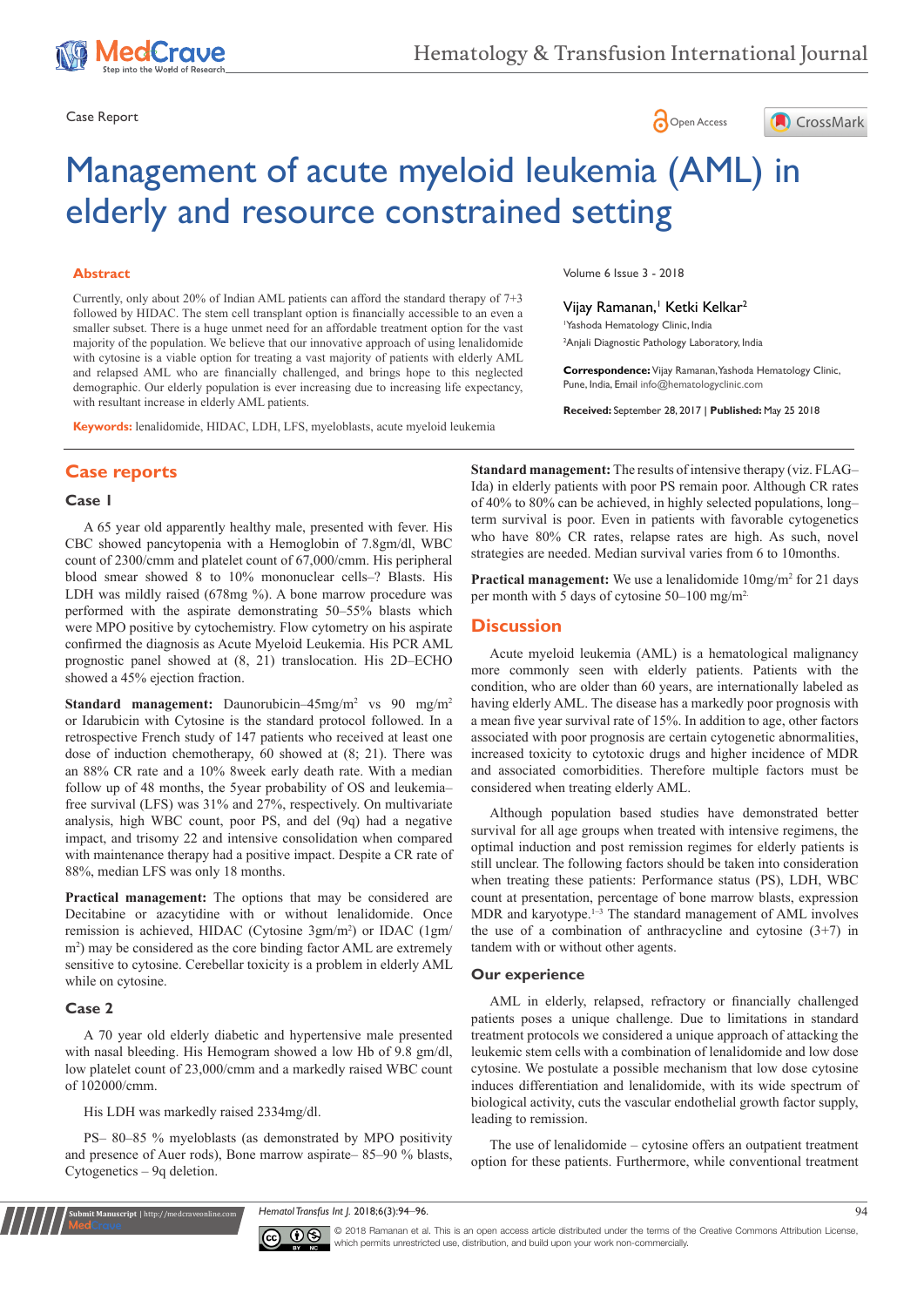in India can cost up to \$20000 for a 5 month cycle and carries with it a significant risk, the lenalidomide-cytosine option costs about \$200 per cycle or about \$1000 for a 5 months treatment course.

The outcomes in our retrospective analysis of 14 patients of AML

**Table 1** Summary of Patient data of lenalidomide and cytosine

(Non AML M3) elderly AML (64%), relapsed refractory young AML-(36%) reveals survival of 10 months to few years are presented below.

We have documented complete remission after a median of 60 days in 3 of our patients (Figure 1–6) (Table 1).

| Sr<br><b>No</b> | Age | Sex | <b>Diagnosis</b>       | PT           | <b>Treatment</b> |              | OS            |        |              |           | Remarks        |
|-----------------|-----|-----|------------------------|--------------|------------------|--------------|---------------|--------|--------------|-----------|----------------|
|                 |     |     |                        |              | <b>LEN</b>       | Ara          | <b>Months</b> | Living | HR           | <b>BM</b> | Thrombocytosis |
|                 | 64  | M   | <b>Elderly AML</b>     | $\mathsf{N}$ | Y                | Y            | 52            | Yes    | Υ            |           | Υ              |
| 2               | 72  | F   | Elderly AML            | $\mathsf{N}$ | Υ                | Υ            | 18            | No     | Υ            |           | Y              |
| 3               | 68  | M   | Elderly AML            | Υ            | Υ                | Y            | 48            | Yes    | Υ            |           | $\mathsf{N}$   |
| 4               | 52  | M   | Relapsed<br>Refractory | $\mathsf{N}$ | Υ                | $\mathsf{N}$ | 25            | No     | Υ            |           | N              |
| 5               | 79  | F   | Elderly AML            | $\mathsf{N}$ | Y                | Υ            | $\mathbf{H}$  | No     | Υ            |           | Y              |
| 6               | 66  | M   | Elderly AML            | Υ            | Y                | Y            | 9             | No     | Y            |           | Y              |
| 7               | 80  | F   | Elderly AML            | $\mathsf{N}$ | Υ                | Y            | 4             | Yes    | $\mathsf{N}$ |           | Y              |
| 8               | 68  | M   | Elderly AML            | Υ            | Υ                | Y            | 24            | Yes    | Υ            | CR        | Y              |
| 9               | 69  | F   | Elderly AML            | $\mathsf{N}$ | Υ                | Υ            | 12            | No     | Υ            |           | Υ              |
| 10              | 71  | M   | Elderly AML            | $\mathsf{N}$ | Υ                | Y            | 18            | Yes    | Y            | <b>CR</b> | Y              |
| $\mathbf{H}$    | 38  | F   | AML                    | $\mathsf{N}$ | Υ                | Y            | 18            | Yes    | Y            |           | Y              |
| 12              | 58  | M   | AML                    | $\mathsf{N}$ | Y                | Y            | 4             | Yes    | Υ            |           | Y              |
| 13              | 54  | M   | AML                    | $\mathsf{N}$ | Υ                | $\mathsf{N}$ | 12            | Yes    | Υ            | CR        | Y              |
| 4               | 42  | F   | AML                    | Υ            | Y                | Υ            |               | No     | $\mathsf{N}$ |           | $\mathsf{N}$   |





**Figure 1** Male to Female distribution.



**Figure 2** Percentage of patients with pre-treatment.

**Figure 3** Percentage of Elderly AML.



**Figure 4** Hematological Response was defined as transfusion independence (RBC and Platelets) and paucity of infectious complications.